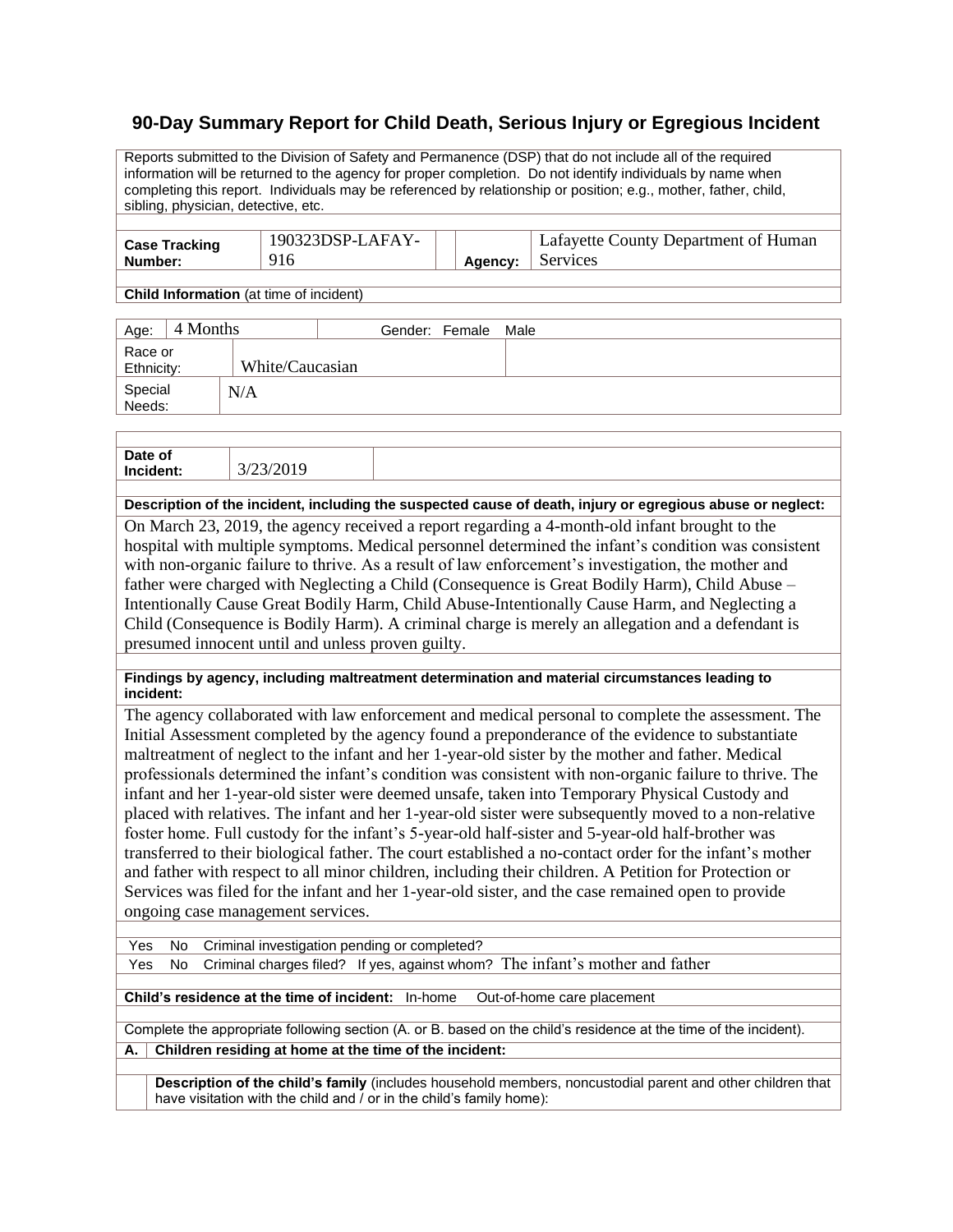At the time of the incident, the infant resided with her 1-year-old sister, her mother and her father. The infant's 5-year-old half-sister and 5-year-old half-brother resided in the home on the weekends.

**Yes No Statement of Services:** Were services under ch. 48 or ch. 938 being provided to the child, any member of the child's family or alleged maltreater at the time of the incident, including any referrals received by the agency or reports being investigated at time of incident?

**If "Yes", briefly describe the type of services, date(s) of last contact between agency and recipient(s) of those services, and the person(s) receiving those services:**

At the time of the incident, the agency was assessing the March 6, 2019 CPS Report. The last contact by the agency was a telephone call with the mother on March 19, 2019.

**Summary of all involvement in services as adults under ch. 48 or ch. 938 by child's parents or alleged maltreater in the previous five years:** (Does not include the current incident.)

On March 6, 2019, another agency screened-in a CPS Report alleging physical abuse to the infant's now 5-year-old half-brother by the infant's mother. The infant was admitted to the hospital during the assessment period and an additional report was made to the agency regarding the infant's condition on March 23, 2019. An assessment of the allegation was completed by the agency and the initial allegation of physical abuse to the infant's now 5-year-old half-brother was unsubstantiated.

On December 5, 2018, another agency screened-in a Services Report. The family was referred to parenting support services.

On December 9, 2014, another agency screened-in a CPS Report alleging neglect to the infant's now 5-year-old half-sister and now 5-year-old half-brother by the infant's mother and her exhusband. An assessment was completed by the agency and the allegations of neglect were substantiated. A Petition for Protection or Services was filed on December 29, 2014, and the case remained open to provide ongoing case management services.

**Summary of actions taken by the agency under ch. 48, including any investigation of a report or referrals to services involving the child, any member of the child's family living in this household and the child's parents and alleged maltreater.** (Does not include the current incident.)

(Note: Screened out reports listed in this section may include only the date of the report, screening decision, and if a referral to services occurred at Access. Reports that do not constitute a reasonable suspicion of maltreatment or a reason to believe that the child is threatened with harm are not required to be screened in for an Initial Assessment, and no further action is required by the agency.)

On February 26, 2019, the agency screened-out a CPS Report.

**Summary of any investigation involving the child, any member of the child's family and alleged maltreater conducted under ch. 48 and any services provided to the child and child's family since the date of the incident:**

The agency collaborated with law enforcement and medical personal to complete the assessment. The Initial Assessment completed by the agency found a preponderance of the evidence to substantiate maltreatment of neglect to the infant and her 1-year-old sister by the mother and father. Medical professionals determined the infant's condition was consistent with non-organic failure to thrive. The infant and her 1-year-old sister were deemed unsafe, taken into Temporary Physical Custody and placed with relatives. The infant and her 1-year-old sister were subsequently moved to a non-relative foster home. Full custody for the infant's 5-year-old half-sister and 5-yearold half-brother was transferred to their biological father. The court established a no-contact order for the infant's mother and father with respect to all minor children, including their children. A Petition for Protection or Services was filed for the infant and her 1-year-old sister, and the case remained open to provide ongoing case management services.